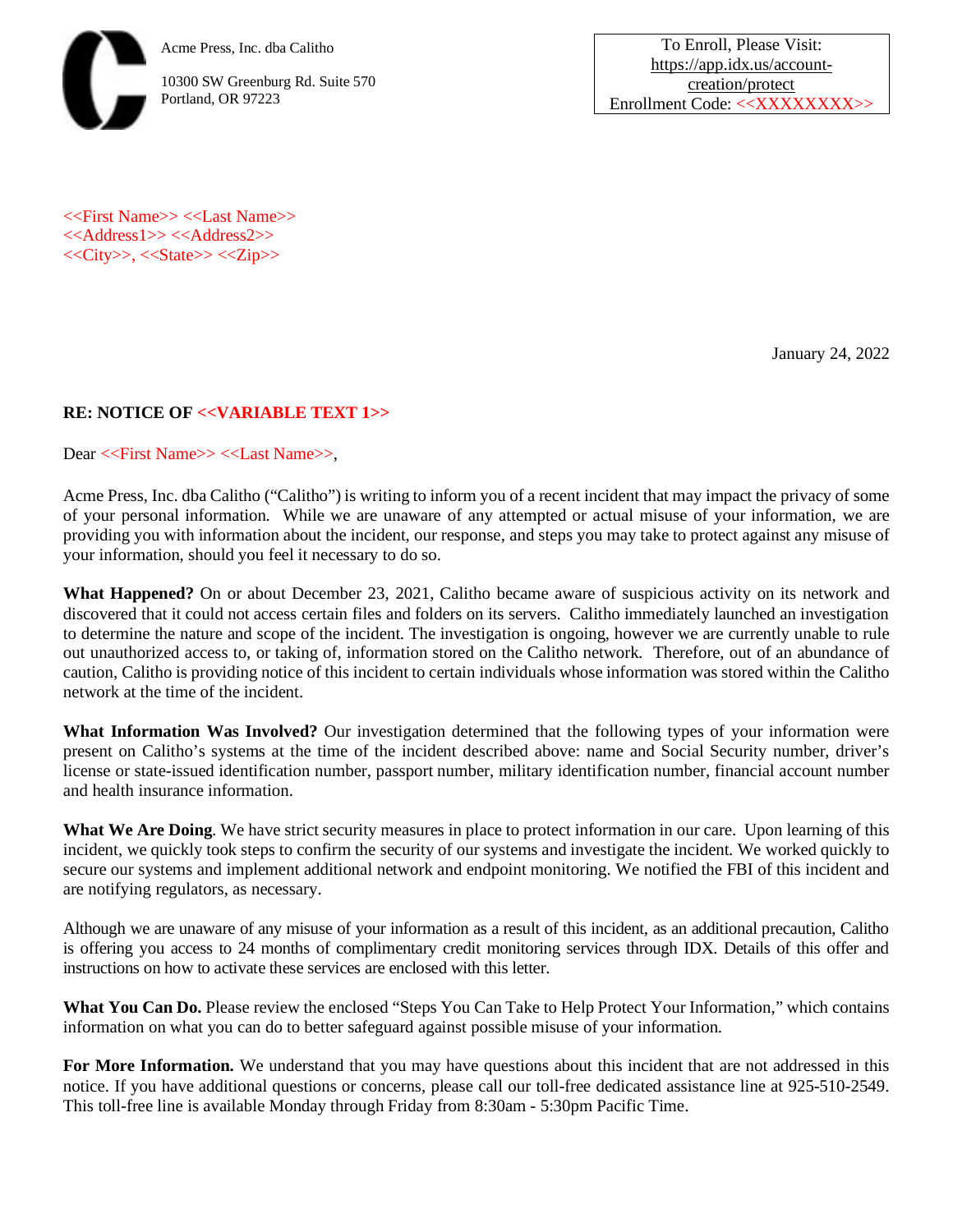We sincerely regret any inconvenience this event may cause you. We remain committed to safeguarding the information in our care and will continue to take steps to safeguard the security of our network systems.

Sincerely,

Calitho Management Team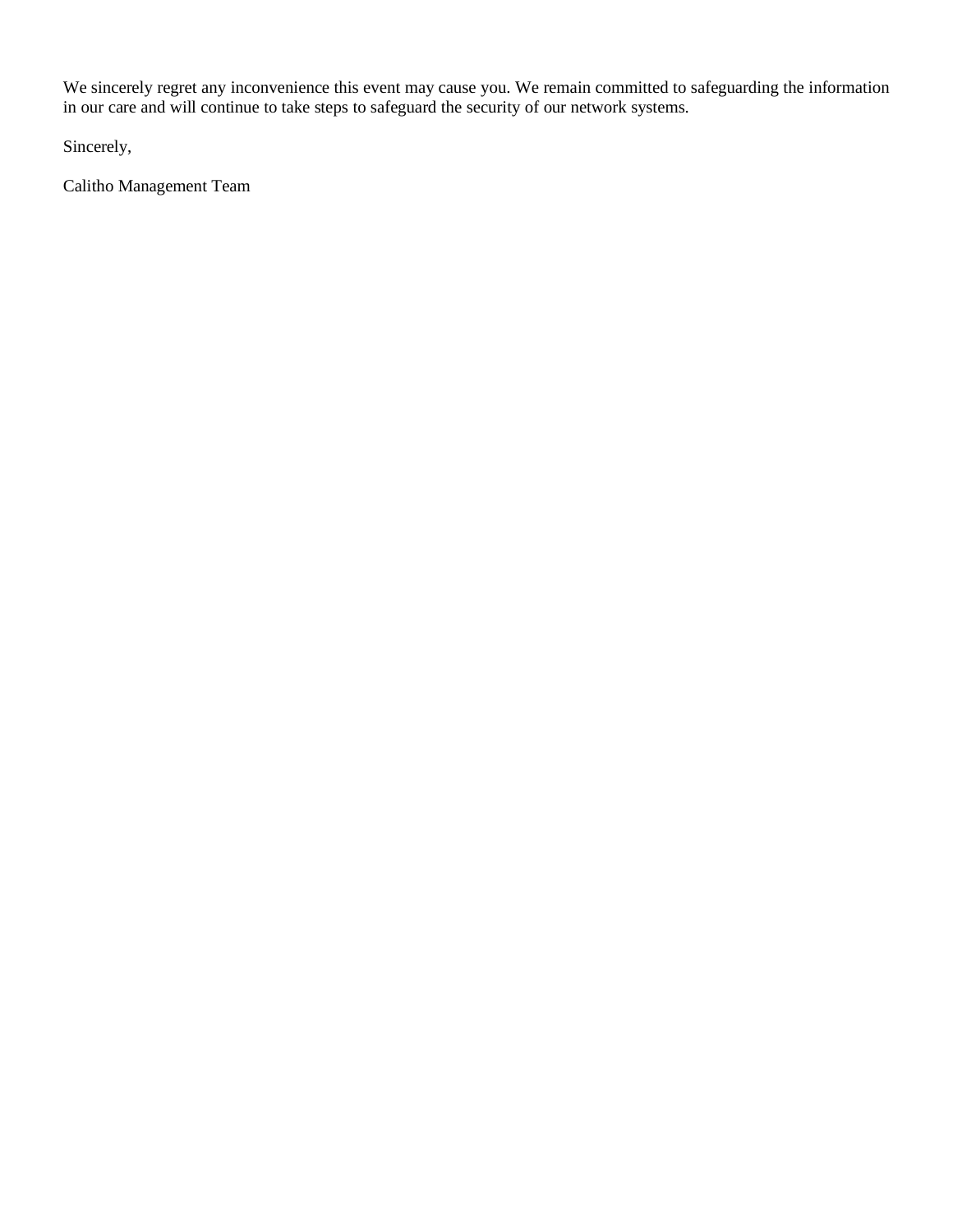## **STEPS YOU CAN TAKE TO PROTECT YOUR PERSONAL INFORMATION**

## **Enroll in Credit Monitoring**

Go to <https://app.idx.us/account-creation/protect> and follow the instructions for enrollment using your Enrollment Code provided at the top of the letter. Please note that the deadline for enrollment is April 24, 2022.

Activate the credit monitoring provided as part of your IDX identity protection membership. The monitoring included in the membership must be activated to be effective. Note: You must have established credit and access to a computer and the internet to use this service. If you need assistance, IDX will be able to assist you.

## **Monitor Your Accounts**

Under U.S. law, a consumer is entitled to one free credit report annually from each of the three major credit reporting bureaus, Equifax, Experian, and TransUnion. To order your free credit report, visit [www.annualcreditreport.com](http://www.annualcreditreport.com) or call, toll-free, 1-877-322-8228. You may also directly contact the three major credit reporting bureaus listed below to request a free copy of your credit report.

Consumers have the right to place an initial or extended "fraud alert" on a credit file at no cost. An initial fraud alert is a 1-year alert that is placed on a consumer's credit file. Upon seeing a fraud alert display on a consumer's credit file, a business is required to take steps to verify the consumer's identity before extending new credit. If you are a victim of identity theft, you are entitled to an extended fraud alert, which is a fraud alert lasting seven years. Should you wish to place a fraud alert, please contact any one of the three major credit reporting bureaus listed below.

As an alternative to a fraud alert, consumers have the right to place a "credit freeze" on a credit report, which will prohibit a credit bureau from releasing information in the credit report without the consumer's express authorization. The credit freeze is designed to prevent credit, loans, and services from being approved in your name without your consent. However, you should be aware that using a credit freeze to take control over who gets access to the personal and financial information in your credit report may delay, interfere with, or prohibit the timely approval of any subsequent request or application you make regarding a new loan, credit, mortgage, or any other account involving the extension of credit. Pursuant to federal law, you cannot be charged to place or lift a credit freeze on your credit report. To request a security freeze, you will need to provide the following information:

- 1. Full name (including middle initial as well as Jr., Sr., II, III, etc.);
- 2. Social Security number;
- 3. Date of birth;
- 4. Addresses for the prior two to five years;
- 5. Proof of current address, such as a current utility bill or telephone bill;
- 6. A legible photocopy of a government-issued identification card (state driver's license or ID card, etc.); and
- 7. A copy of either the police report, investigative report, or complaint to a law enforcement agency concerning identity theft if you are a victim of identity theft.

Should you wish to place a credit freeze, please contact the three major credit reporting bureaus listed below:

| <b>Equifax</b>                           | <b>Experian</b>                | <b>TransUnion</b>                                                 |
|------------------------------------------|--------------------------------|-------------------------------------------------------------------|
| https://www.equifax.com/personal/credit- |                                | https://www.transunion.com/credit-                                |
| report-services/                         | https://www.experian.com/help/ | help                                                              |
| 888-298-0045                             | 1-888-397-3742                 | 833-395-6938                                                      |
| Equifax Fraud Alert, P.O. Box 105069     |                                | Experian Fraud Alert, P.O. Box   TransUnion Fraud Alert, P.O. Box |
| Atlanta, GA 30348-5069                   | 9554, Allen, TX 75013          | 2000, Chester, PA 19016                                           |
| Equifax Credit Freeze, P.O. Box 105788   | Experian Credit Freeze, P.O.   | TransUnion Credit Freeze, P.O.                                    |
| Atlanta, GA 30348-5788                   | Box 9554, Allen, TX 75013      | Box 160, Woodlyn, PA 19094                                        |